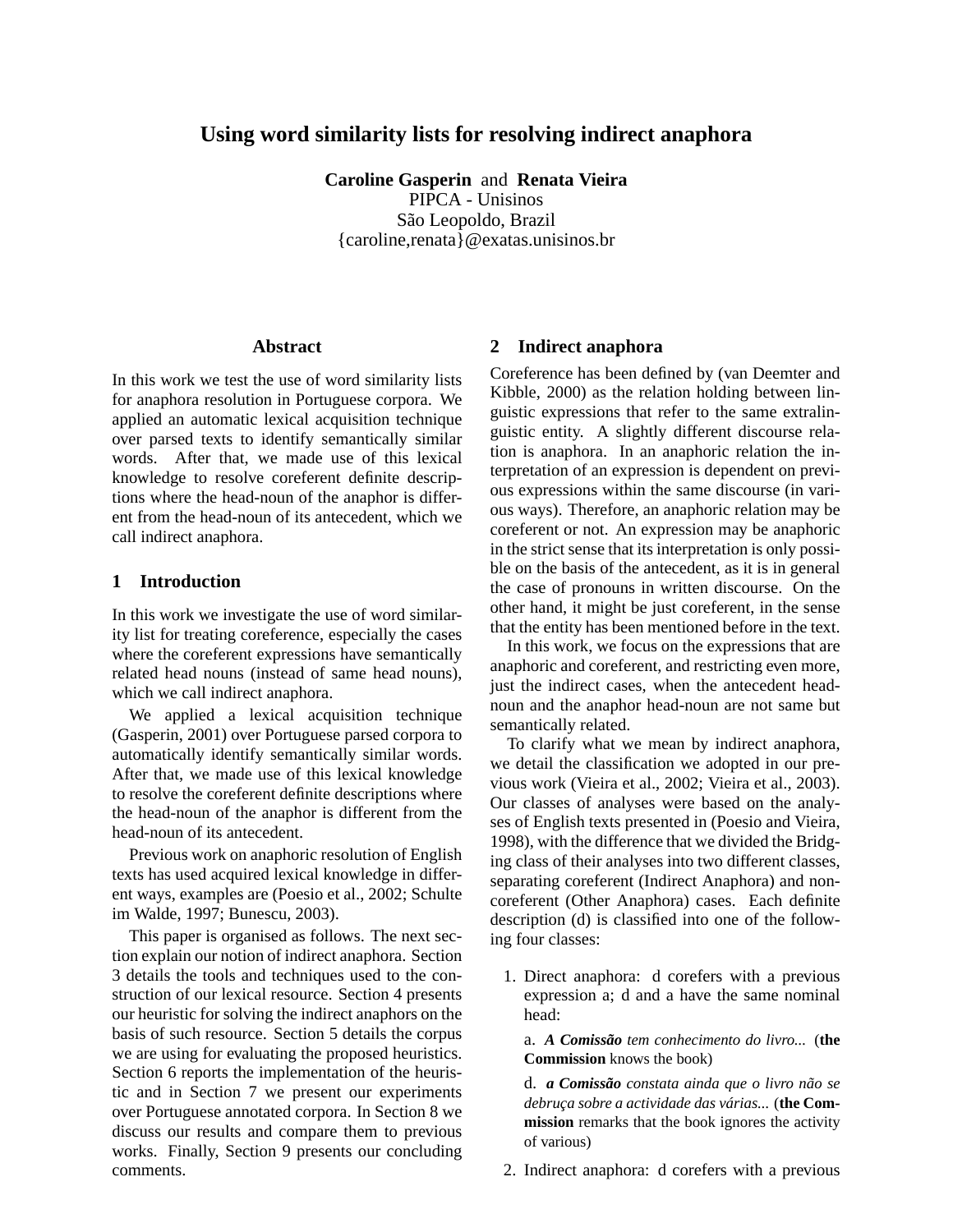expression a; d and a have different nominal heads:

a. *a circulação dos cidadões que dirigem-se...* (the flow of **the citizens heading to...**)

d. *do controle das pessoas nas fronteiras* (the control of **the people** in the borders)

3. Other Anaphora: d does not corefer with a previous expression a, but depends for its interpretation on a:

a. *o recrutamento de pessoal científico e técnico...* (**the recruitment of scientific and technical employees**)

d. *as condições de acesso à carreira científica* (**the conditions of employment for scientific jobs**)

4. Discourse New: the interpretation of d does not depend on any previous expression:

d. *o livro não se debruça sobre a actividade das várias organizações internacionais...* (the book ignores **the activity of various international organisation**...)

In (Schulte im Walde, 1997) acquired lexical knowledge is used for solving bridging descriptions, a broader class of anaphoric relations that includes our class, indirect anaphora. (Poesio et al., 2002) presents alternative techniques, based on syntactic patterns, focusing on meronymy relations. Finally, (Bunescu, 2003) deals with another class of anaphoric descriptions, which is also included in the bridging class, called as associative anaphora, following (Hawkins, 1978), where associative anaphora is an anaphoric relation between non-coreferent entities.

## **3 Lexical resource**

Our lexical resource consists on lists of semantically related words. These lists are constructed automatically by a syntax-based knowledge-poor technique. The technique used is described in (Gasperin et al., 2001; Gasperin, 2001), and it is an extension of the technique presented in (Grefenstette, 1994).

Briefly, this technique consists on extracting specific syntactic contexts for every noun in the parsed whole corpus and then applying a similarity measure (the weighted Jaccard measure) to compare the nouns by the contexts they have in common (more contexts they share, more similar they are). As syntactic context, we understand any word that establishes a syntactic relation with a given noun in the corpus. An example of one kind of syntactic context considered is subject/verb, meaning that two nouns that occur as subject of the same verb share this

context. Other examples of syntactic contexts are verb/object, modifier/noun, etc. To each context it is assigned a global and a local weight: the first related to the context frequency in the corpus, and the second related to its frequency as a context of the noun in focus. As output, we have a list of the most similar nouns to each noun in the corpus, ordered by the similarity value. We present the similarity list for the noun acusação (accusation) in Table 1 as an example.

Table 1: Similarity list for the noun acusação

|                          | denúncia (denunciation)<br>escândalo ( <i>scandal</i> )<br>crime ( <i>crime</i> )<br>pedido ( <i>demand</i> )<br>declaração (declaration) |
|--------------------------|-------------------------------------------------------------------------------------------------------------------------------------------|
|                          | proposta ( <i>proposal</i> )<br>notícia ( <i>news</i> )<br>carta (letter)                                                                 |
| acusação<br>(accusation) | lista ( <i>list</i> )                                                                                                                     |
|                          | cargo $(post)$                                                                                                                            |
|                          | ataque <i>(attack)</i>                                                                                                                    |
|                          | $\text{arma}\left(\text{gun}\right)$                                                                                                      |
|                          | caso ( <i>case</i> )                                                                                                                      |
|                          | impressão ( <i>impression</i> )                                                                                                           |
|                          | reclamação (complain)                                                                                                                     |

The similarity lists can contain any kind of semantic relation (e.g. synonymy, hyponymy, etc.) between the words, but they are not classified. In general, the similarity lists for the less frequent words in the corpus contain some non-semantically related words (noise), since the relations were based on few syntactic contexts they shared along the corpus.

The main advantage of this technique is the possibility of having a corpus-tunned lexical resource built completely automatically. This resource reflects closely the semantic relations present in the corpus used to create the lists. So, we believe the similarity lists are more suitable for being used as lexical knowledge for resolving the anaphoras than a generic lexical base (e.g. Wordnet), since it focus on the semantic relations between the terms that appear in the corpus, without considering extra meanings that some words could have. New lists could be generated from each corpus that one aims to resolve the anaphoras.

To generate the similarity lists for Portuguese we utilised a 1,400,000-words corpus from the Brazilian newspaper 'Folha de São Paulo', containing news about different subjects (sports, economics, computers, culture, etc.). This corpus includes the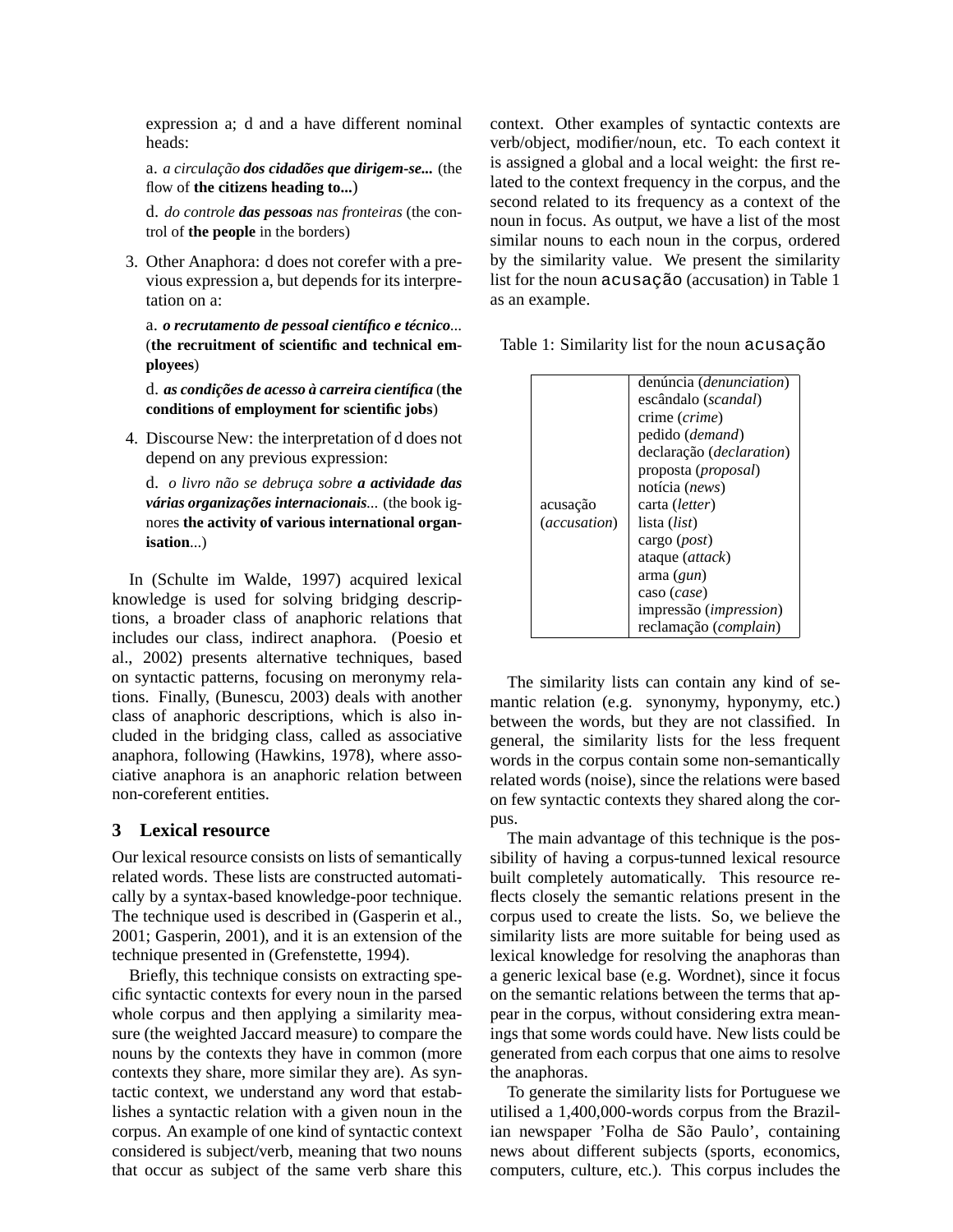set of texts that was hand-annotated with coreference information in previous work (Vieira et al., 2002; Salmon-Alt and Vieira, 2002). The corpus was parsed by the Portuguese parser PALAVRAS (Bick, 2000), provided by VISL project<sup>1</sup>.

We created two different sets of similarity lists: one considering just nouns and the other considering nouns and proper names. So, the first set of lists includes one list for each noun in the corpus and each list is composed by other common nouns. The second set of lists has one list for each noun and proper name in the corpus, and each list is composed by other nouns and proper names. The first set contains 8019 lists and the second 12275, corresponding to the different nouns (and proper names) appearing in the corpus. Each similarity list contains the 15 words that are more similar to the word in focus, according to the calculated similarity values.

Having lexical information about the proper names in the corpus is important, since we have many coreference cases whose anaphor or antecedent is a proper name. But when generating the similarity lists, proper names bring noise (in general they are less frequent then common nouns) and the lists became more heterogeneous (includes more non semantically related words).

# **4 Using similar words lists to solve indirect anaphora**

From the manual annotation and classification of 680 definite descriptions we selected those cases classified as indirect anaphora (95). For each of them there is a list of candidate antecedents. This list is formed by all NPs that occur in the text. We consider as candidates all the NPs that occur in the text before the anaphor being mentioned.

Our heuristic for solving indirect anaphoras using lists of similar words is the following. Consider:

- $H_{ana}$  is the head-noun of the anaphor
- $H_{can_i}$  is the head-noun of the antecedent candidate i
- $L_{ana}$  is the anaphor's list of similar nouns
- $L_{can_i}$  is the list of similar nouns for the candidate i
- So,  $H_{can_i}$  is considered the antecedent of  $H_{ana}$ if

$$
(1)H_{can_i} \in L_{ana}
$$

or

$$
(2)H_{ana} \in L_{can}
$$

or

$$
(3)L_{ana} \ni H_j \in L_{can_i}
$$

We call (1) 'right direction', (2) 'opposite direction', and (3) 'indirect way'.

We consider  $(1) > (2) > (3)$  when regarding the reliability of the semantic relatedness between  $H_{ana}$ and  $H_{can_i}$ .

If the application of the heuristic resulted in more than one possible antecedent, we adopted a weighting scheme to choose only one among them. The candidate with the lowest weight wins. For ranking the possible antecedents, we considered two parameters:

- reliability: how the possible antecedent was select, according to  $(1)$ ,  $(2)$  or  $(3)$ . A penalising value is added to its weight: 0, 40, 200, respectively. The higher penalty for the 'indirect way' is because we expected it could cause many false positives;
- recency: we consider the distance in words between the anaphor and the possible antecedent.

The penalty values for the reliability parameter were chosen in such a way they could be in the same magnitude as the recency parameter values, that are measured in words. For example, if candidate A is 250 words far from the anaphor and was selected by (1) (getting weight=250) and a candidate B is 10 words far from the anaphor and was selected by (3) (getting weight=210), candidate B will be selected as the correct antecedent.

#### **5 Our evaluation corpus**

As result of previous work (Vieira et al., 2002; Vieira et al., 2003), we have a Portuguese corpus manually annotated with coreference information. This corpus is considered our gold-standard to evaluate the performance of the heuristic presented in the previous section. The study aimed to verify if we could get a similar distribution of types of definite descriptions for Portuguese and English, which would serve as an indication that the same heuristics tested for English (Vieira et al., 2000) could apply for Portuguese. The main annotation task in this experiment was identifying antecedents and classifying each definite description according to the four classes presented in section 2.

For the annotation task, we adopted the MMAX annotation tool (Müller and Strube, 2001), that requires all data to be encoded in XML format. The corpus is encoded by <word> elements with sequential identifiers, and the output - the anaphors and

<sup>1</sup> See http://visl.hum.sdu.dk/visl/pt/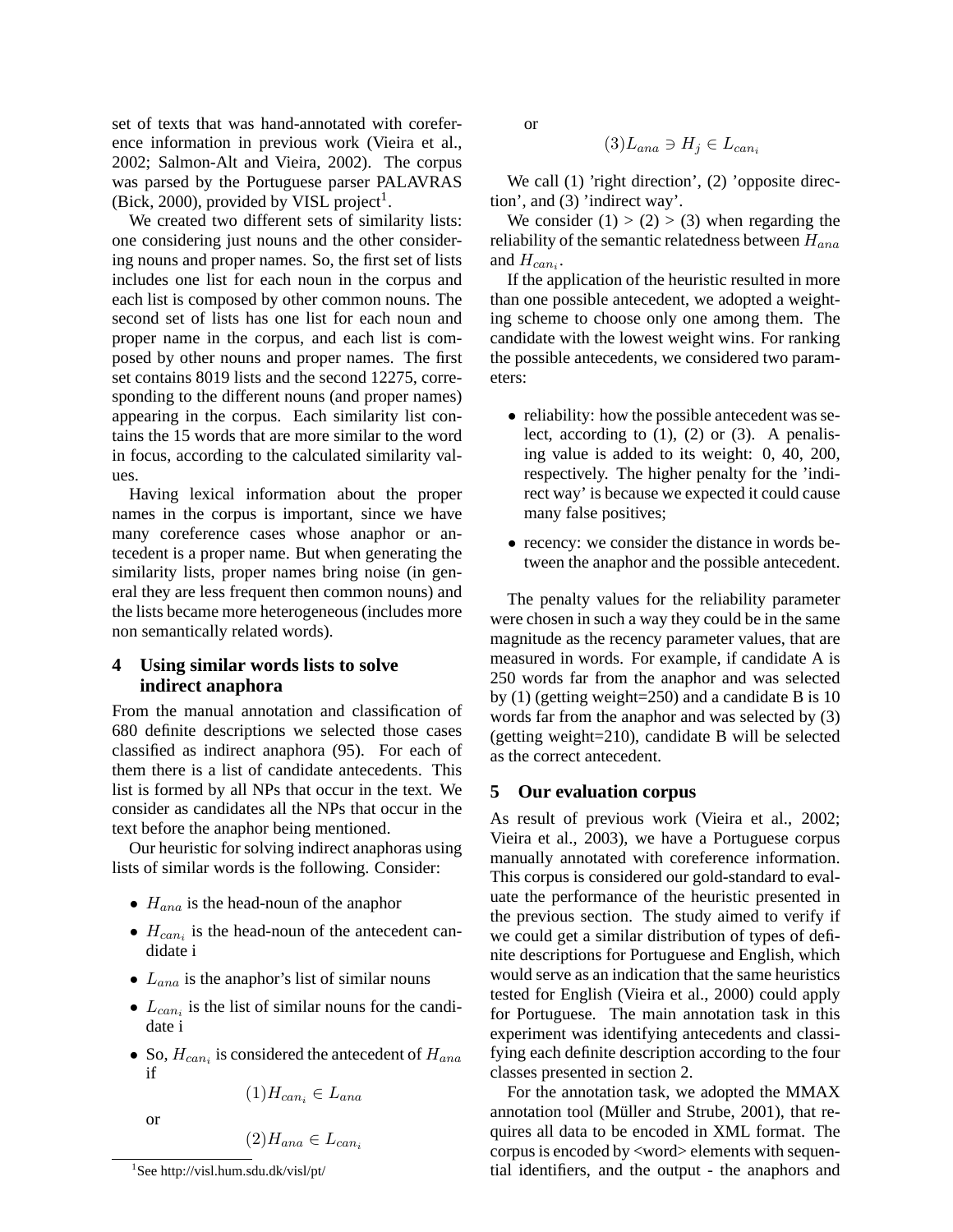its antecedents - are enconded as <markable> elements, with the anaphor markable pointing to the antecedent markable by a 'pointer' attribute.

The annotation process was split in 4 steps: selecting coreferent terms; identifying the antecedent of coreferent terms; classifying coreferent terms (direct or indirect); classifying non-coreferent terms (discourse new or other anaphora). About half of the anaphoras were classified as discourse new descriptions, which account for about 70% of noncoreferent cases. Among the coreferent cases the number of direct coreference is twice the number of indirect coreference. This confirms previous work done for English.

For the present work, we took then the 95 cases classified as indirect coreference to serve as our evaluation set. In 14 of this cases, the relation between anaphor and antecedent is synonymy, in 43 of the cases the relation is hyponymy, and in 38, the antecedent or the anaphor are a proper name.

### **6 Implementing heuristics for indirect anaphora in ART**

Our heuristics were implemented as an XSL stylesheet on the basis of the Anaphora Resolution Tool (ART) (Vieira et al., 2003).

The tool integrates a set of heuristics corresponding to one or more stylesheets to resolve different sorts of anaphora. The heuristics may be applied in a sequence defined by the user. As resolving direct anaphoric descriptions (the ones where anaphor and antecedent have the same head noun) is a much simpler problem with high performance rates as shown in previous results (Vieira et al., 2000; Bean and Riloff, 1999), these heuristics should be applied first in a system that resolves definite descriptions. In this work, however, we decided to consider for the experiments just the anaphoras that were previously annotated as indirect and check if the proposed heuristic is able to find the correct antecedent.

ART allows the user to define the set of anaphors to be resolved, in our case they are selected from previously classified definite descriptions. The stylesheet for indirect anaphora takes as input this list of indirect anaphors, a list of the candidates and the similarity lists. We consider all NPs in the text as candidates, and for each anaphor we consider just the candidates that appear before it in the text (we are ignoring cataphora at moment).

All the input and output data is in XML format, based on the data format used by MMAX. Our stylesheet for solving indirect anaphora takes the <markable> elements with empty 'pointer' attribute (coming unsolved from passing by the previ-

|  | Table 2: Results considering just nouns |  |
|--|-----------------------------------------|--|
|  |                                         |  |
|  |                                         |  |

| Description                       |                        | <b>Numbers</b> |
|-----------------------------------|------------------------|----------------|
| Total indirect anaphors           |                        | 57             |
| Correctly<br>resolved<br>anaphors | <b>Right direction</b> |                |
|                                   | Opposite direction     |                |
|                                   | <b>Indirect</b> way    |                |
|                                   | <b>TOTAL</b>           | $19(33.3\%)$   |
| Unsolved anaphors                 |                        | $\gamma$       |

ously applied stylesheets/heuristics) and create and intermediate file with <anaphor> elements to be resolved. The resolved <anaphor>s are again encoded as <markable>s, with the 'pointer' filled. A detailed description of our data encoding is presented in (Gasperin et al., 2003).

### **7 Experiments**

We run two experiments: one using the similarity lists with proper names and another with the lists containing just common nouns.

With these experiments we verify the values for precision, recall and false positives on the task of choosing an semantically similar antecedent for each indirect anaphor. Our annotated corpus has 95 indirect anaphors with nominal antecedents, where 57 of them do not include proper names (as anaphor or as antecedent). We use a non annotated version of this corpus for the experiments. It contains around 6000 words, from 24 news texts of 6 different newspaper sections.

Firstly, we reduced both sets of similarity lists to contain just the list for the words present in this portion of the corpus (660 lists without proper names and 742 including proper names).

#### **7.1 Experiment 1**

Considering the 57 indirect anaphoras to be solved (the ones that do not include any proper name), we could solve 19 of them. It leads to a precision of 52.7% and a a recall of 33.3%. Table 2 shows the result of our study considering the set of common noun lists.

Most of the cases could be resolved by 'right direction', that represents the more intuitive way. 21 of the cases didn't get any antecedent. We got 17 false positives, with different causes:

1. the right antecedent was not in the lists, therefore it could not be found but other wrong antecedents were retrieved. For example, in *meu amigo Ives Gandra da Silva Martins escreveu para esse jornal ... o conselheiro Ives* (my friend Ives\_Gandra\_da\_Silva\_Martins wrote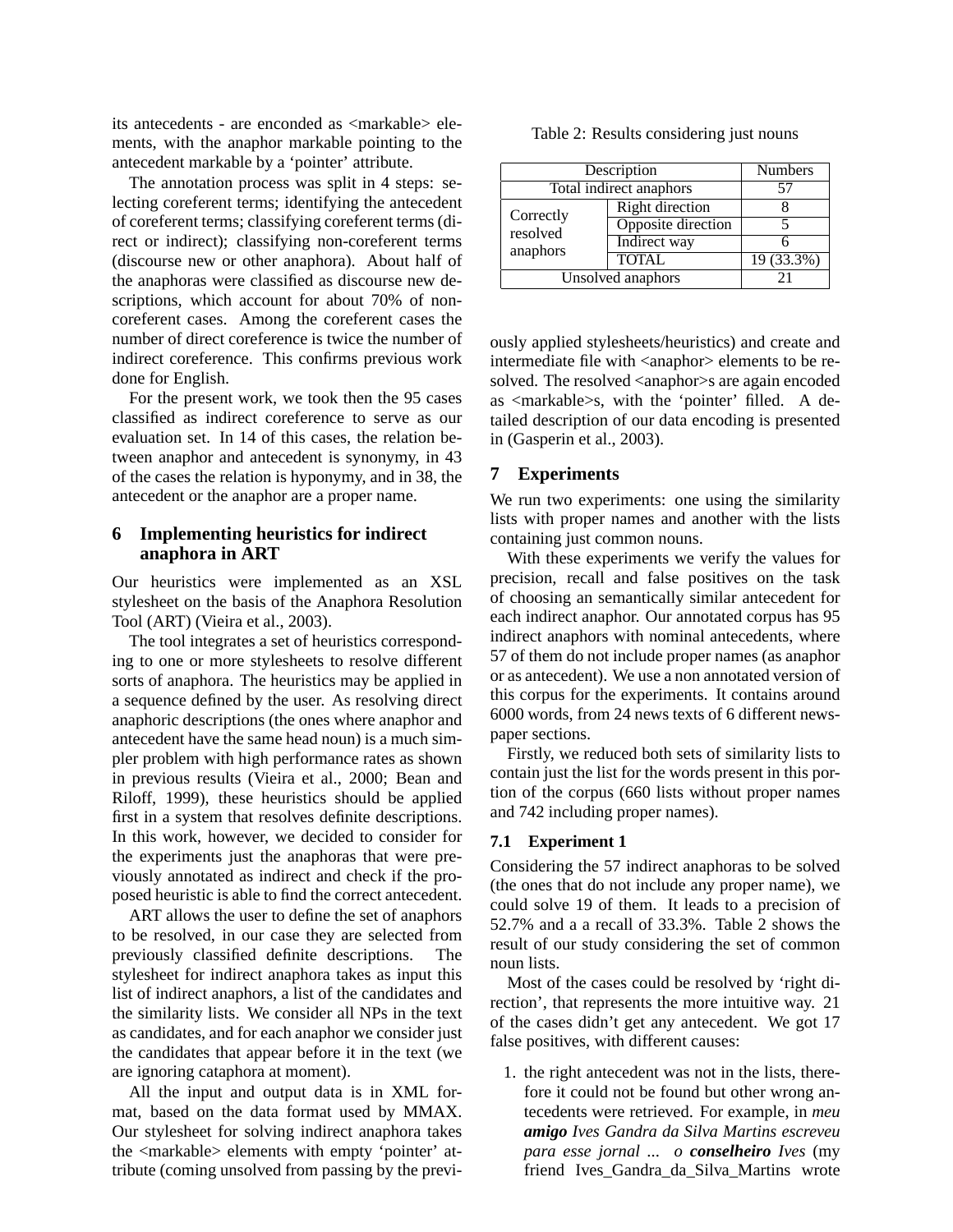to this newspaper ... the councillor Ives), two more candidates head-nouns are similar words to "conselheiro" (councillor): "arquiteto" (architect) and "consultor" (consultant), but not "amigo" (friend);

2. the right antecedent was in the lists but another wrong antecedent was given higher weights, because of proximity to the anaphora, as in the example *a rodovia Comandante João Ribeiro de Barros ... próximo a ponte ... ao tentar atravessar a estrada* (the highway Comandante Joao Ribeiro de Barros ... near to the bridge ... while trying to cross the road). Here, the correct antecedent to "a estrada" (the road) is "rodovia" (the highway) and it is present in "estrada"'s similarity list (right direction), but also is "ponte" (the bridge) and it is closer to the anaphor in the text.

As expected, most of the false positives (11 cases) were 'resolved' by "indirect way".

Considering all similar words found among the candidates, not just the one with highest weight, we could find the correct antecedent in 24 cases (42%). The average number of similar words among the candidates was 2.8, taking into account again the positive and false positive cases. These numbers report how much the similarity lists encode the semantic relations present in the corpus. 64% of the synonymy cases and 28% of the hyponymy cases could be resolved. 35% of the hyponymy cases resulted in false positives, the same happened with just 14% of the synonymy cases.

### **7.2 Experiment 2**

We replicated the previous experiment now using the similarity lists that include proper names. Table 3 shows the results considering the set of lists for nouns and proper names. Considering the 95 indirect anaphoras to be solved, we could solve 21 of them. It leads to a precision of 36.8% and a a recall of 22.1%. There was no antecedent found for 38 anaphors, and 36 anaphors got wrong antecedents (half of them by "inderect way"). We observed the same causes for false positives as the two presented for experiment 1.

Considering all cases resolved (correct and false ones), we could find the correct antecedent among the similar words of the anaphor in 31 cases (32.6%). The average number of similar words among the candidates was 2.75. The numbers for synonymy and hyponymy cases were the same as in experiment 1 - 64% and 28% respectively. The numbers for proper names were 50% of false positives and 50% of unresolved cases. It means none

Table 3: Results considering nouns and proper names

| Description                       |                        | <b>Numbers</b> |
|-----------------------------------|------------------------|----------------|
| Total indirect anaphors           |                        | 95             |
| Correctly<br>resolved<br>anaphors | <b>Right direction</b> | 13             |
|                                   | Opposite direction     |                |
|                                   | Indirect way           |                |
|                                   | <b>TOTAL</b>           | $21(22.1\%)$   |
| Unsolved anaphors                 |                        | 38             |

of the cases that include proper names could be resolved, but do not means they hadn't any influence in other nouns similarity lists. In 26% of the false positive cases, the correct antecedent (a proper name) was in the anaphor similarity list (but was not selected due to the weighting strategy).

The experiment with the similarity lists that include proper names was able to solve more cases, but experiment 1 got better precision and recall values.

## **8 Related work**

An evaluation of the use of WordNet for treating bridging descriptions is presented in (Poesio et al., 1997). This evaluation considers 204 bridging descriptions, distributed as follows, where NPj is the anaphora and NPi is antecedent.

- synonymy relation between NPj and NPi: 12 cases;
- hypernymy relation between NPj and NPi: 14 cases;
- meronymy between NP<sub>i</sub> and NP<sub>i</sub>: 12;
- NPj related with NPi being a proper name: 49;
- NPj sharing a same noun in NPi other than head (compound nouns): 25;
- NPj with antecedent being an event 40;
- NPj with antecedents being an implicit discourse topic: 15;
- other types of inferences holding between NPj and antecedent: 37.

Due to the nature of the relations, only some of them were expected to be found in WordNet. For Synonymy, hypernymy and meronymy, 39% of the 38 cases could be solved on the basis of WordNet. From this related work we can see the large variety of cases one can found in a class such as bridging. In our work we concentrated on coreference relations, these can be related to synonymy, hypernymy, and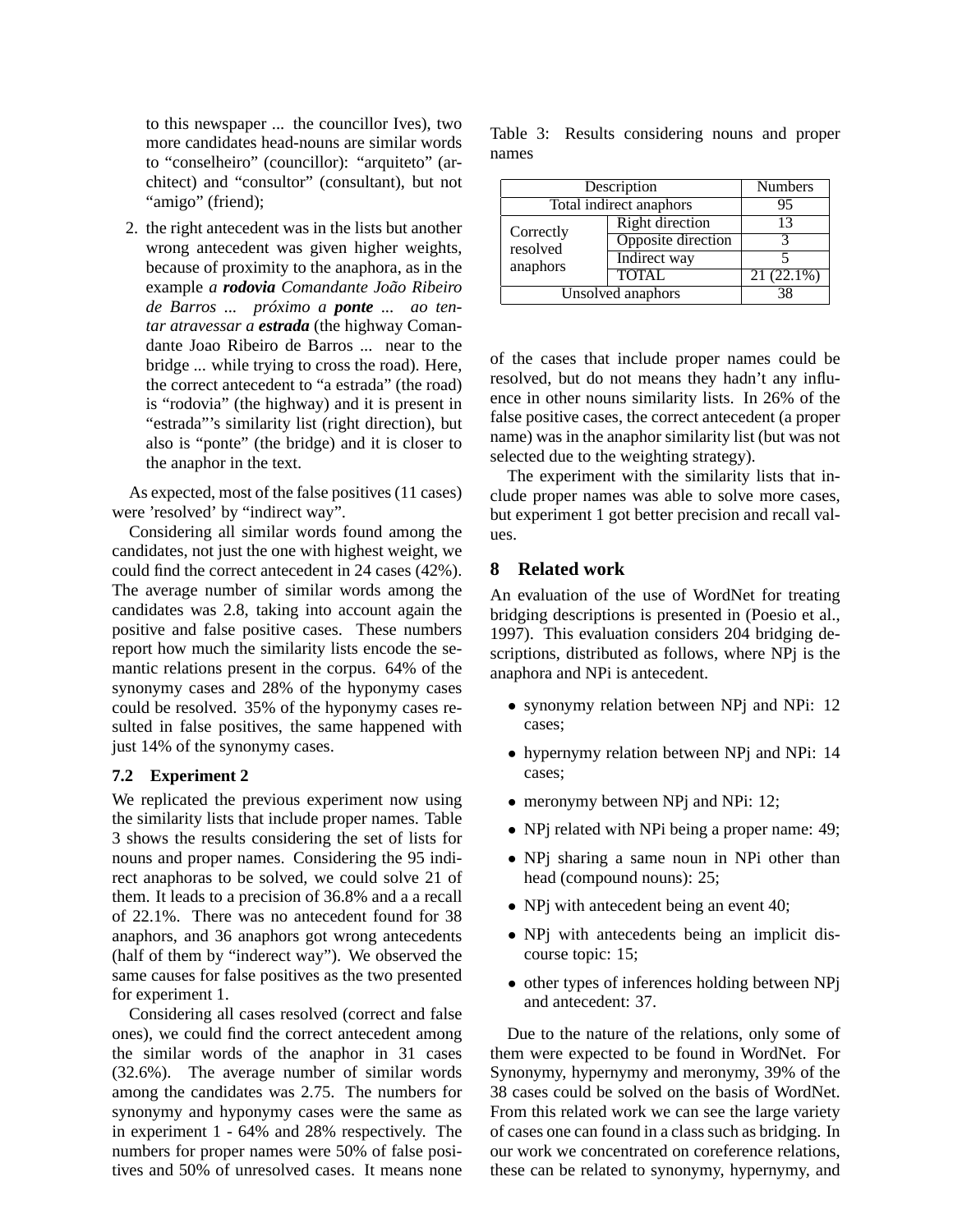proper name sub-classes evaluated in (Poesio et al., 1997).

The technique presented in (Schulte im Walde, 1997) based on lexical acquisition from the British National Corpus was evaluated against the same cases in (Poesio et al., 1997). For synonymy, hypernymy and meronymy, it was reported that 22% of the 38 cases were resolved. In (Poesio et al., 2002) the inclusion of syntactic patterns improved the resolution of meronymy in particular, resulting in 66% of the meronymy cases being resolved. Bunescu (Bunescu, 2003) reports for his method on resolving associative anaphora (anaphoric relation between non-coreferent entities) a precision of 53% when his recall is 22.7%.

### **9 Concluding remarks**

We tested the use of word similarity lists on resolving indirect anaphoras on Portuguese newspaper texts. We presented our heuristic for searching word similarity lists to be able to find the relation between an anaphor and its antecedent. We considered similarity lists containing proper names and lists containing just common nouns. Our heuristic was able to resolve 33.3% of the cases, with precision of 52.7% when considering just common nouns, and we got 22.1%recall with precision of 36.8% when including proper names. Even though considering proper names give us the possibility of treating more anaphora cases, we got lower precision than using the lists with only nouns, since such lists are more homogeneous. These results are comparable to previous work dealing with such complex anaphora.

As future work, we intend to integrate our heuristic for indirect anaphora with other heuristics for anaphora resolution into ART and investigate the best combination of application of these. Concerning refining the proposed heuristic, we intend to run more experiments aiming to tune the penalising weights when choosing an antecedent among the candidates already selected by the search on the similarity lists.

### **Acknowledgements**

We would like to thank CNPq (Brazil) / INRIA (France) for their financial support, and Susanne Salmon-Alt, for her collaboration in this work.

# **References**

D. Bean and E. Riloff. 1999. Corpus-based identification of non-anaphoric noun phrases. In *Proceedings of the 37th Annual Meeting of the Association for Computational Linguistics (ACL-99)*.

- Eckhard Bick. 2000. *The Parsing System PALAVRAS: Automatic Grammatical Analysis of Portuguese in a Constraint Grammar Framework*. Ph.D. thesis, Århus University, Århus.
- Razvan Bunescu. 2003. Associative anaphora resolution: A web-based approach. In *Proceedings of EACL 2003 - orkshop on The Computational Treatment of Anaphora*, Budapest.
- Caroline Gasperin, Pablo Gamallo, Alexandre Agustini, Gabriel Lopes, and Vera Lima. 2001. Using syntactic contexts for measuring word similarity. In *Proceedings of the Workshop on Semantic Knowledge Acquisition and Categorisation*, Helsink, Finland.
- Caroline Gasperin, Renata Vieira, Rodrigo Goulart, and Paulo Quaresma. 2003. Extracting xml syntactic chunks from portuguese corpora. In *Traitement automatique des langues minoritaires - TALN 2003*, Btaz-sur-mer, France.
- Caroline Varaschin Gasperin. 2001. Extração automática de relações semânticas a partir de relações sintáticas. Master's thesis, PUCRS, Porto Alegre.
- Gregory Grefenstette. 1994. *Explorations in Automatic Thesaurus Discovery*. Kluwer Academic Publishers, USA.
- John A. Hawkins. 1978. *Definiteness and Indefiniteness*. Humanities Press, Atlantic Highland, NJ.
- Christoph Müller and Michael Strube. 2001. MMAX: A tool for the annotation of multi-modal corpora. In *Proceedings of the IJCAI 2001*, pages 45–50, Seattle.
- Massimo Poesio and Renata Vieira. 1998. A corpus-based investigation of definite description use. *Computational Linguistics*, 24(2):183–216.
- Massimo Poesio, Renata Vieira, and Simone Teufel. 1997. Resolving bridging descriptions in unrestricted texts. In *Proceedings of the Practical, Robust, Anaphora Resolution for Unrestricted Texts, Workshop on Operational Factors*, Madrid.
- Massimo Poesio, Tomonori Ishikawa, Sabine Schulte Im Walde, and Renata Vieira. 2002. Acquiring lexical knowledge for anaphora resolution. In *Proceedings of LREC 2002*, Las Palmas De Gran Canaria.
- Susanne Salmon-Alt and Renata Vieira. 2002. Nominal expressions in multilingual corpora: Definites and demonstratives. In *Proceedings of the LREC 2002*, Las Palmas de Gran Canaria.
- Sabine Schulte im Walde. 1997. Resolving Bridging Descriptions in High-Dimensional Space. Master's thesis, Institut für Maschinelle Sprachverarbeitung, University of Stuttgart, and